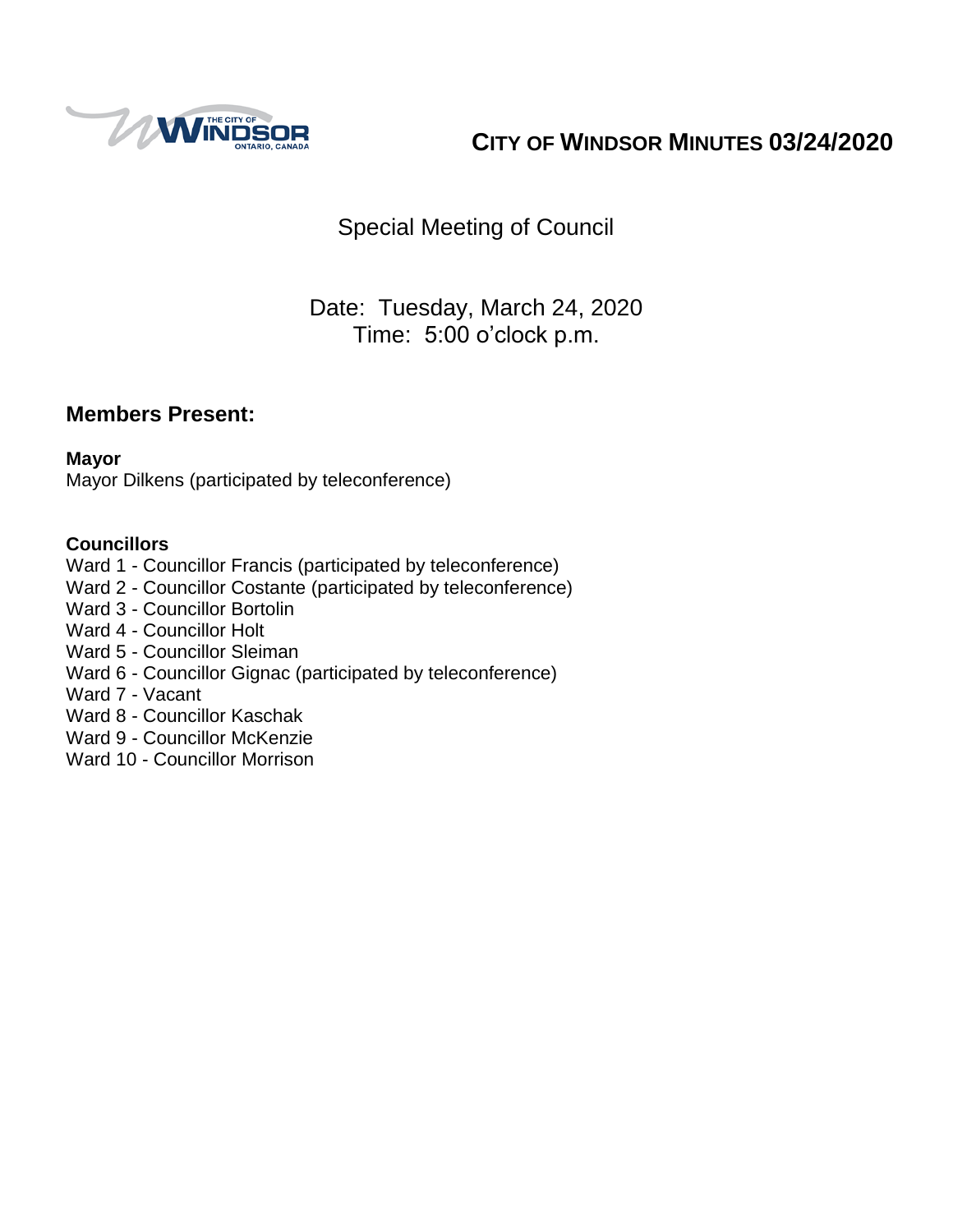**1. ORDER OF BUSINESS**

**1.1. In the event of the absence of Mayor Dilkens, Councillor Gignac has been appointed Acting Mayor for the month of March, 2020 in accordance with By-Law 176-2018**

### **2. CALL TO ORDER**

The Mayor calls the meeting to order at 5:00 o'clock p.m. via teleconference.

### **3. DISCLOSURE OF PECUNIARY INTEREST AND THE GENERAL NATURE THEREOF**

None Disclosed.

### **4. COMMITTEE OF THE WHOLE**

Moved by: Councillor Francis Seconded by: Councillor Gignac

That Council do now rise and move into Committee of the Whole with the Mayor presiding for the purpose of dealing with:

- (a) hearing requests for deferrals, referrals and/or withdrawals of any items of business;
- (b) hearing presentations and delegations;
- (c) consideration of business items;
- (d) consideration of Committee reports:
	- (i) **Report of Special In-Camera Meeting or other Committee as may be held prior to Council** (if scheduled); and

(e) consideration of by-laws 38-2020 and 39-2020 Carried.

## **9. REQUESTS FOR DEFERRALS, REFERRALS OR WITHDRAWALS**

None requested.

## **10. PRESENTATIONS AND DELEGATIONS**

None presented.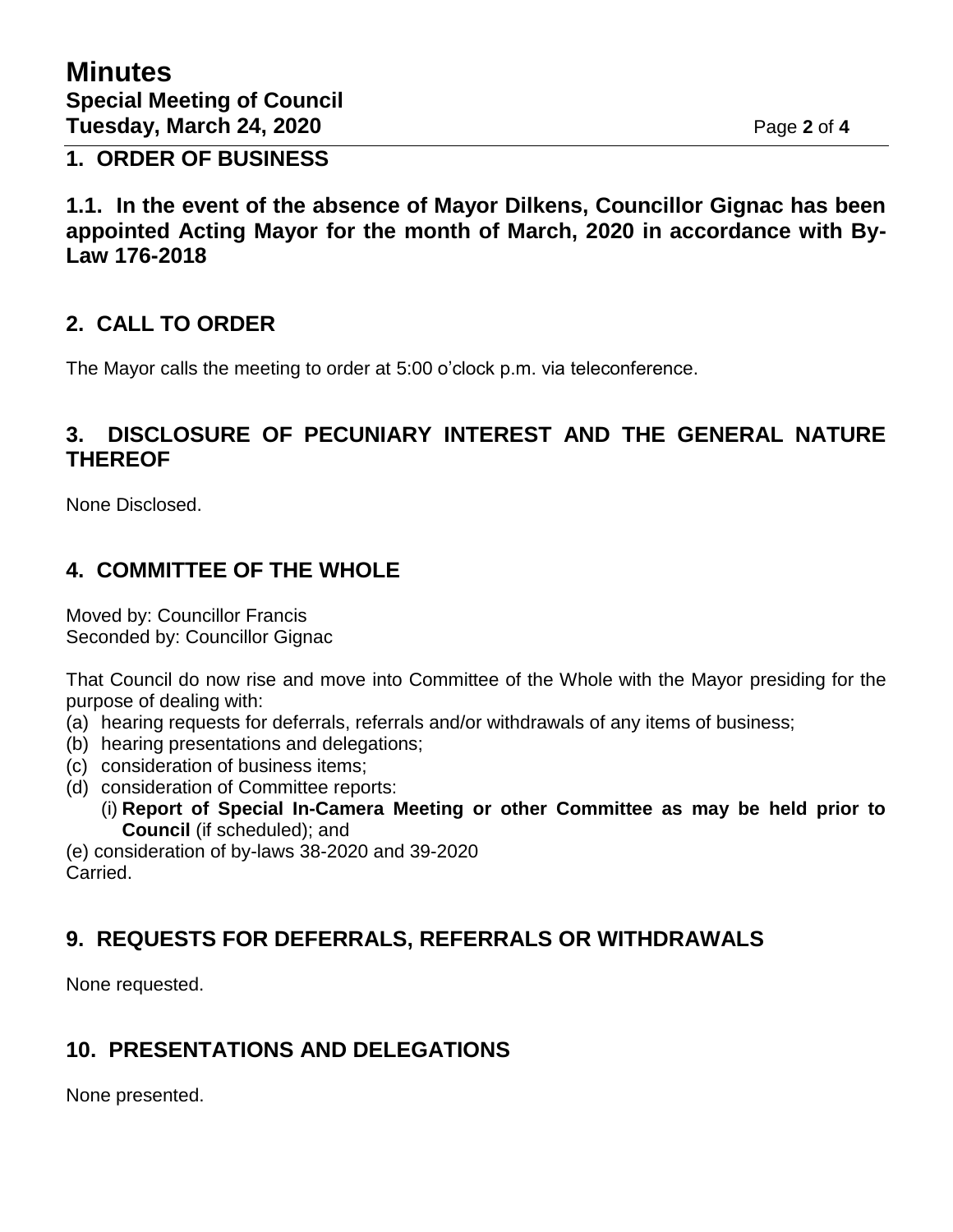#### **11. REGULAR BUSINESS ITEMS**

#### **11.1. Updates to Procedure By-law to allow for electronic meeting participation during a declared emergency-City Wide**

Moved by: Councillor Francis Seconded by: Councillor Gignac

Decision Number: CR123/2020

That Council **APPROVE** amendments as outlined in this report, to the City of Windsor's Procedure By-law #98-2011 as amended, to allow for electronic participation at Council Meetings for Council members, on a trial basis during the Novel Coronavirus (COVID) pandemic, in accordance with Bill 187, approved March 19, 2020 by the Province of Ontario (attached as Appendix "A"); and further,

That the necessary amending by-law, attached as Appendix "B", **BE ENACTED**. Carried.

A recorded vote is taken by the Deputy City Clerk to allow for electronic meeting participation during a declared emergency.

Aye votes: Councillors Francis, Costante, Bortolin, Holt, Sleiman, Gignac, Kaschak, McKenzie, Morrison and Mayor Dilkens.

Nay votes: None. Absent: None. Abstain: None.

> Report Number: C 55/2020 Clerk's File: ACO2020

### **13. BY-LAWS (First and Second Readings)**

Moved by: Councillor Sleiman Seconded by: Councillor Holt

That the following By-laws No.38-2020 and 39-2020 be introduced and read a first and second time:

**38-2020** A BY-LAW TO AMEND BY-LAW 98-2011 AS AMENDED, BEING A BY-LAW TO PROVIDE RULES GOVERNING THE PROCEEDINGS OF WINDSOR CITY COUNCIL MEETINGS AND ITS COMMITTEES AND THE CONDUCT OF ITS MEMBERS authorized by C 55/2020 March 24, 2020.

**39-2020** A BY-LAW TO CONFIRM PROCEEDINGS OF THE COUNCIL OF THE CORPORATION OF THE CITY OF WINDSOR AT ITS SPECIAL MEETING HELD ON THE 24TH DAY OF MARCH, 2020

Carried.